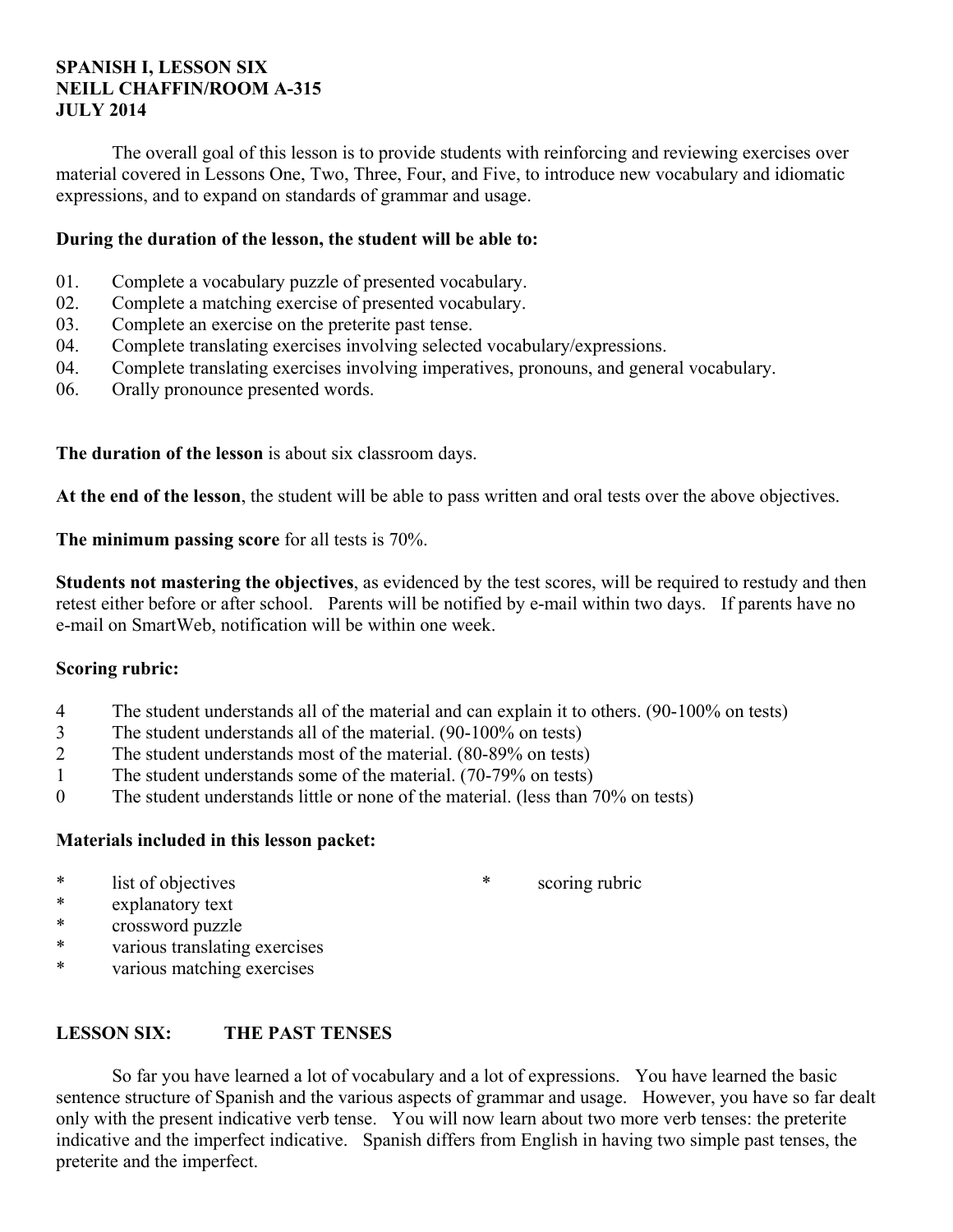**The preterite is used to indicate an action that was completed at a definite time in the past.** That is, it indicates a completed past action. **For regular verbs**, it is formed by dropping the -ar, -er, -ir infinitive endings and adding an inflected ending. The first person plural is the same as the present indicative tense.

#### **FOR "AR" VERBS:**

**FOR 'ER" VERBS:**

**FOR "IR" VERBS:***(same as "er")*

| Hablar(to talk)             |        |                | Comer(to eat)              |        |              | Vivir(to live)               |                |                                   |
|-----------------------------|--------|----------------|----------------------------|--------|--------------|------------------------------|----------------|-----------------------------------|
| yo                          |        | hablè          | yo                         |        | comì         | yo                           |                | vivì                              |
| tù                          |        | hablaste       | tù                         |        | comiste      | tù                           |                | viviste                           |
| Ud./èl/ella                 |        | hablò          | Ud./èl/ella                |        | comiò        | Ud./èl/ella                  |                | viviò                             |
| nosotros-as                 |        | hablamos       | nosotros-as                |        | comimos      | nosotros-as                  |                | vivimos                           |
| vosotros-as                 |        | hablasteis     | vosotros-as                |        | comisteis    | vosotros-as                  |                | vivisteis                         |
| Uds./ellos/ellas            |        | hablaron       | Uds./ellos/ellas           |        | comieron     | Uds./ellos/ellas             |                | vivieron                          |
| $Comparar(to buy)$          |        |                | <b>Aprender</b> (to learn) |        |              | Unir(to unite, join, bind)   |                |                                   |
| yo                          |        | comprè         | yo                         |        | aprendì      | yo                           |                | unì                               |
| tù                          |        | compraste      | tù                         |        | aprendiste   | tù                           |                | uniste                            |
| Ud./èl/ella                 |        | comprò         | Ud./èl/ella                |        | aprendiò     | Ud./èl/ella                  |                | uniò                              |
| nosotros-as                 |        | compramos      | nosotros-as                |        | aprendimos   | nosotros-as                  |                | unimos                            |
| vosotros-as                 |        | comprasteis    | vosotros-as                |        | aprendisteis | vosotros-as                  |                | unisteis                          |
| Uds./ellos/ellas            |        | compraron      | Uds./ellos/ellas           |        | aprendieron  | Uds./ellos/ellas             |                | unieron                           |
| Soñar(to dream)             |        |                | Vender(to sell)            |        |              | Imprimir (to print, imprint, |                |                                   |
| yo                          |        | soñè           | yo                         |        | vendì        | impress)                     |                |                                   |
| tù                          |        | soñaste        | tù                         |        | vendiste     | yo                           |                | imprimì                           |
| Ud./èl/ella                 |        | soñò           | Ud./èl/ella                |        | vendiò       | tù                           |                | iprimiste                         |
| nosotros-as                 |        | soñamos        | nosotros-as                |        | vendimos     | Ud./èl/ella                  |                | imprimiò                          |
| vosotros-as                 |        | soñasteis      | vosotros-as                |        | vendisteis   | nosotros-as                  |                | imprimimos                        |
| Uds./ellos/ellas            |        | soñaron        | Uds./ellos/ellas           |        | vendieron    | vosotros-as                  |                | imprimisteis                      |
|                             |        |                |                            |        |              | Uds./ellos/ellas             |                | imprimieron                       |
| <b>Rastrillar</b> (to rake) |        |                | Temer(to fear)             |        |              |                              |                |                                   |
| yo                          |        | rastrillè      | yo                         |        | temì         |                              |                | Gruñir (to grumble, growl, creak) |
| tù                          |        | rastrillaste   | tù                         |        | temiste      | yo                           |                | gruñi                             |
| Ud./èl/ella                 |        | rastrillò      | Ud./èl/ella                |        | temiò        | tù                           |                | gruñiste                          |
| nosotros-as                 |        | rastrillamos   | nosotros-as                |        | temimos      | Ud./èl/ella                  |                | gruñiò                            |
| vosotros-as                 |        | rastrillasteis | vosotros-as                |        | temisteis    | nosotros-as                  |                | gruñimos                          |
| Uds./ellos/ellas            |        | rastrillaron   | Uds./ellos/ellas           |        | temieron     | vosotros-as                  |                | gruñisteis                        |
|                             |        |                |                            |        |              | Uds./ellos/ellas             |                | gruñieron                         |
| <b>That is:</b>             |        |                | <b>That is:</b>            |        |              |                              |                |                                   |
| $\overline{e}$              | amos   |                | ì                          | imos   |              | That is:                     | (same as "er") |                                   |
| aste                        | asteis |                | iste                       | isteis |              | ì                            | imos           |                                   |
| ò                           | aron   |                | iò                         | ieron  |              | iste                         | isteis         |                                   |
|                             |        |                |                            |        |              | iò                           | ieron          |                                   |

 **There are many irregular verbs in the preterite indicative tense.** They are irregular in varied ways. One type of irregularity is a spelling change to maintain the correct sound of the word, but only in the first person singular. Look at the following examples. *The irregularities are italicized*.

| <b>Buscar</b> (to look for) |          | Ud./èl/ella | buscò      | Uds./ellos/ellas                | buscaron |
|-----------------------------|----------|-------------|------------|---------------------------------|----------|
| yo                          | busquè   | nosotros-as | buscamos   |                                 |          |
| tù                          | buscaste | vosotros-as | buscasteis | <b>Bostezar</b> (to yawn, gape) |          |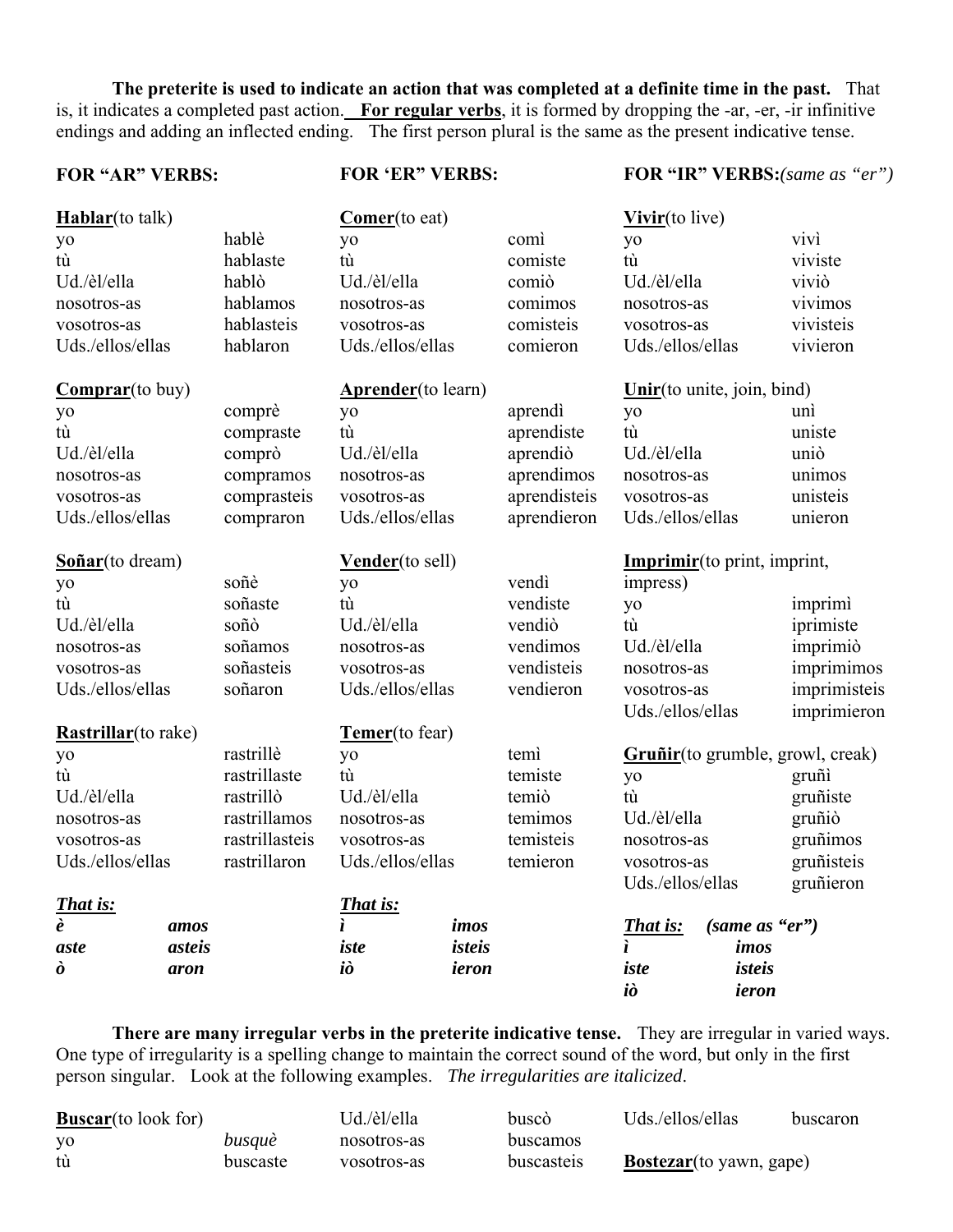| yo                                      | bostecè      | <b>Empezar</b> (to begin, commence)    |              | Llegar(to arrive)                  |              |
|-----------------------------------------|--------------|----------------------------------------|--------------|------------------------------------|--------------|
| tù                                      | bostezaste   | yo                                     | empecè       | yo                                 | lleguè       |
| Ud./èl/ella                             | bostezò      | tù                                     | empezaste    | tù                                 | llegaste     |
| nosotros-as                             | bostezamos   | Ud./èl/ella                            | empezò       | Ud./èl/ella                        | llegò        |
| vosotros-as                             | bostezasteis | nosotros-as                            | empezamos    | nosotros-as                        | llegamos     |
| Uds./ellos/ellas                        | bostezaron   | vosotros-as                            | empezasteis  | vosotros-as                        | llegasteis   |
|                                         |              | Uds./ellos/ellas                       | empezaron    | Uds./ellos/ellas                   | llegaron     |
| Jugar(to play)                          |              |                                        |              |                                    |              |
| yo                                      | juguè        | <b>Marcar</b> (to mark, note, observe) |              | Realizar (to realize, carry out,   |              |
| tù                                      | jugaste      | yo                                     | marquè       | fulfill)                           |              |
| Ud./èl/ella                             | jugò         | tù                                     | marcaste     | yo                                 | realicè      |
| nosotros-as                             | jugamos      | Ud./èl/ella                            | marcò        | tù                                 | realizaste   |
| vosotros-as                             | jugasteis    | nosotros-as                            | marcamos     | Ud./èl/ella                        | realizò      |
| Uds./ellos/ellas                        | jugaron      | vosotros-as                            | marcasteis   | nosotros-as                        | realizamos   |
|                                         |              | Uds./ellos/ellas                       | marcaron     | vosotros-as                        | realizasteis |
| <b>Abrazar</b> (to hug, grasp, embrace) |              |                                        |              | Uds./ellos/ellas                   | realizaron   |
| yo                                      | abracè       | <b>Dedicar</b> (to dedicate, devote)   |              |                                    |              |
| tù                                      | abrazaste    | yo                                     | dediquè      | $\text{Secar}(\text{to dry})$      |              |
| Ud./èl/ella                             | abrazò       | tù                                     | dedicaste    | yo                                 | sequè        |
| nosotros-as                             | abrazamos    | Ud./èl/ella                            | dedicò       | tù                                 | secaste      |
| vosotros-as                             | abrazasteis  | nosotros-as                            | dedicamos    | Ud./èl/ella                        | secò         |
| Uds./ellos/ellas                        | abrazaron    | vosotros-as                            | dedicasteis  | nosotros-as                        | secamos      |
|                                         |              | Uds./ellos/ellas                       | dedicaron    | vosotros-as                        | secasteis    |
| <b>Acercar</b> (to bring/place near)    |              |                                        |              | Uds./ellos/ellas                   | secaron      |
| yo                                      | acerquè      | <b>Almorzar</b> (to lunch, have lunch) |              |                                    |              |
| tù                                      | acercaste    | yo                                     | almorcè      | Indicar(to indicate, point out)    |              |
| Ud./èl/ella                             | acercò       | tù                                     | almorzaste   | yo                                 | indiquè      |
| nosotros-as                             | acercamos    | Ud./èl/ella                            | almorzò      | tù                                 | indicaste    |
| vosotros-as                             | acercasteis  | nosotros-as                            | almorzamos   | Ud./èl/ella                        | indicò       |
| Uds./ellos/ellas                        | acercaron    | vosotros-as                            | almorzasteis | nosotros-as                        | indicamos    |
|                                         |              | Uds./ellos/ellas                       | almorzaron   | vosotros-as                        | indicasteis  |
|                                         |              |                                        |              | Uds./ellos/ellas                   | indicaron    |
|                                         |              | Negar(to deny)                         |              |                                    |              |
|                                         |              | yo                                     | neguè        | <b>Revocar</b> (to revoke, repeal) |              |
|                                         |              | tù                                     | negaste      | yo                                 | revoquè      |
|                                         |              | Ud./èl/ella                            | negò         | tù                                 | revocaste    |
|                                         |              | nosotros-as                            | negamos      | Ud./èl/ella                        | revocò       |
|                                         |              | vosotros-as                            | negasteis    | nosotros-as                        | revocamos    |
|                                         |              | Uds./ellos/ellas                       | negaron      | vosotros-as                        | revocasteis  |
|                                         |              |                                        |              | Uds./ellos/ellas                   | revocaron    |

*As mentioned above, this type of irregular verb changes only the first person singular form in order to preserve the sound. For example, "acercè" would require the "c" to be pronounced as "s"; therefore, the spelling changes to "acerquè". Similarly, "revocè" would require the "c" to be pronounced as "s"; therefore, the spelling changes.*

 Some verbs are irregular in that there is a change in the stem of the word. That is, the change is not in the ending of the verb. Many of these are stem-changers in the present indicative tense as well. Look at the following examples. They are irregular in the third person singular and plural. *The irregularities are italicized*.

| <b>Sentir</b> (to feel) |       |             | sentiste | nosotros-as | sentimos   |
|-------------------------|-------|-------------|----------|-------------|------------|
| V <sub>O</sub>          | senti | Ud./èl/ella | sıntıò   | vosotros-as | sentisteis |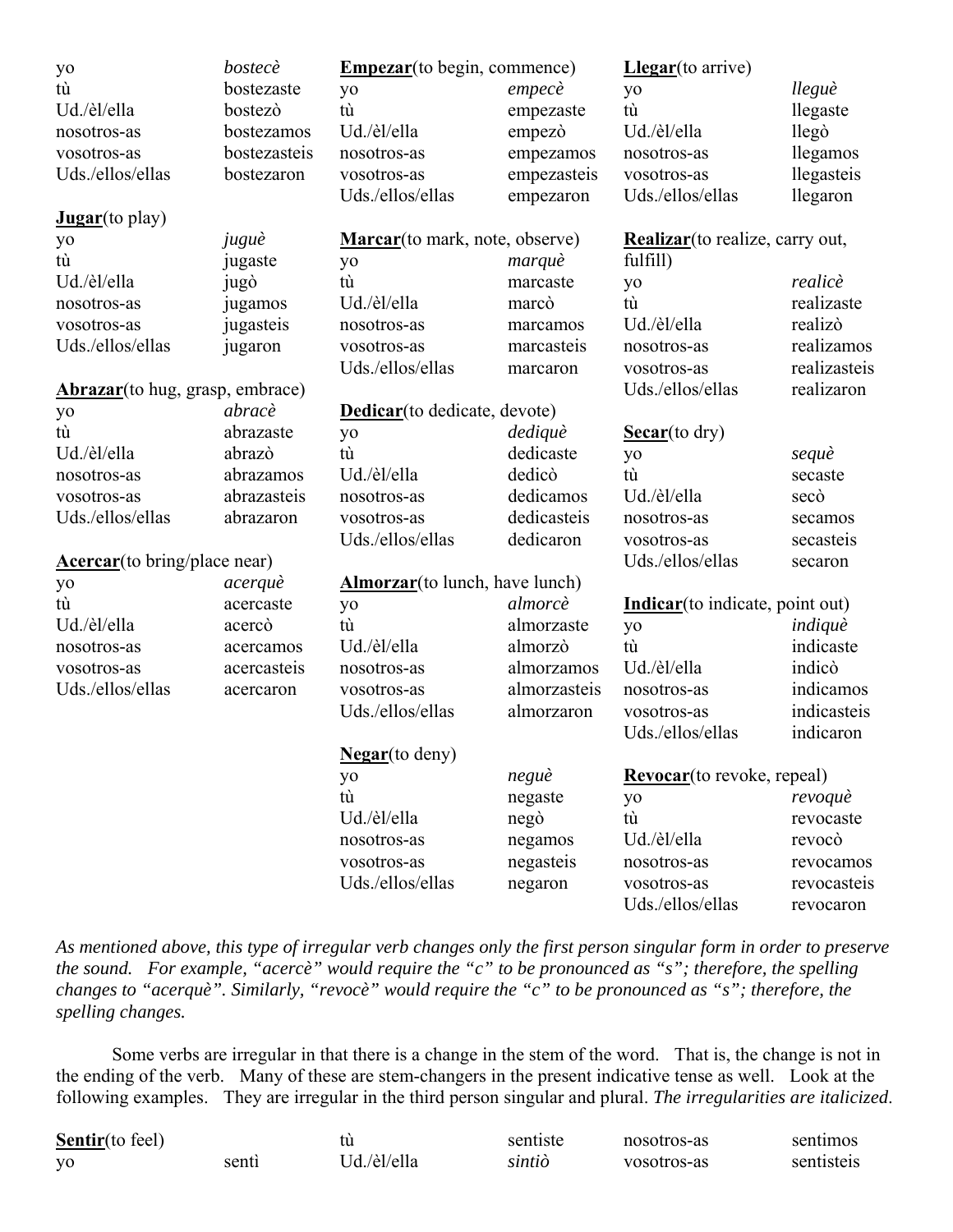| Uds./ellos/ellas                       | sintieron       | Elegir(to elect)                          |             | <b>Pedir</b> (to ask for, request) |              |
|----------------------------------------|-----------------|-------------------------------------------|-------------|------------------------------------|--------------|
|                                        |                 | yo                                        | elegi       | yo                                 | pedi         |
| <b>Dormir</b> (to sleep)               |                 | tù                                        | elegiste    | tù                                 | pediste      |
| yo                                     | dormì           | Ud./èl/ella                               | eligiò      | Ud./èl/ella                        | pidiò        |
| tù                                     | dormiste        | nosotros-as                               | elegimos    | nosotros-as                        | pedimos      |
| Ud./èl/ella                            | durmiò          | vosotros-as                               | elegisteis  | vosotros-as                        | pedisteis    |
| nosotros-as                            | dormimos        | Uds./ellos/ellas                          | eligieron   | Uds./ellos/ellas                   | pidieron     |
| vosotros-as                            | dormisteis      |                                           |             |                                    |              |
| Uds./ellos/ellas                       | durmieron       | Gemir(to grieve, groan, moan)             |             | <b>Preferir</b> (to prefer)        |              |
|                                        |                 | yo                                        | gemi        | yo                                 | preferi      |
| <b>Advertir</b> (to advise, warn, give |                 | tù                                        | gemiste     | tù                                 | preferiste   |
| notice)                                |                 | Ud./èl/ella                               | gimiò       | Ud./èl/ella                        | prefiriò     |
| yo                                     | adverti         | nosotros-as                               | gemimos     | nosotros-as                        | preferimos   |
| tù                                     | advertiste      | vosotros-as                               | gemisteis   | vosotros-as                        | preferisteis |
| Ud./èl/ella                            | advirtiò        | Uds./ellos/ellas                          | gimieron    | Uds./ellos/ellas                   | prefirieron  |
| nosotros-as                            | advertimos      |                                           |             |                                    |              |
| vosotros-as                            | advertisteis    | <b>Herir</b> (to harm, hurt, wound)       |             | Referir(to refer, relate)          |              |
| Uds./ellos/ellas                       | advirtieron     | yo                                        | heri        | yo                                 | referì       |
|                                        |                 | tù                                        | heriste     | tù                                 | referiste    |
| <b>Desvestirse</b> (to get undressed)  |                 | Ud./èl/ella                               | hiriò       | Ud./èl/ella                        | refiriò      |
| yo                                     | me desvesti     | nosotros-as                               | herimos     | nosotros-as                        | referimos    |
| tù                                     | te desvestiste  | vosotros-as                               | heristeis   | vosotros-as                        | referisteis  |
| Ud./èl/ella                            | se desvistiò    | Uds./ellos/ellas                          | hirieron    | Uds./ellos/ellas                   | refirieron   |
| nosotros-as                            | nos             |                                           |             |                                    |              |
| desvetimos                             |                 | <b>Impedir</b> (to hinder, impede)        |             | <b>Repetir</b> (to repeat)         |              |
| vosotros-as                            | <b>OS</b>       | yo                                        | impedi      | yo                                 | repeti       |
| desvestisteis                          |                 | tù                                        | impediste   | tù                                 | repetiste    |
| Uds./ellos/ellas                       | se              | Ud./èl/ella                               | impidiò     | Ud./èl/ella                        | repitiò      |
| desvistieron                           |                 | nosotros-as                               | impedimos   | nosotros-as                        | repetimos    |
|                                        |                 | vosotros-as                               | impedisteis | vosotros-as                        | repetisteis  |
| <b>Divertirse</b> (to enjoy oneself)   |                 | Uds./ellos/ellas                          | impidieron  | Uds./ellos/ellas                   | repitieron   |
| yo                                     | me diverti      |                                           |             |                                    |              |
| tù                                     | te divertiste   | <b>Medir</b> (to compare, measure, judge) |             | Servir(to serve)                   |              |
| Ud./èl/ella                            | se divirtiò     | yo                                        | medi        | yo                                 | servì        |
| nosotros-as                            | nos             | tù                                        | mediste     | tù                                 | serviste     |
| divertimos                             |                 | Ud./èl/ella                               | midiò       | Ud./èl/ella                        | sirviò       |
| vosotros-as                            | os divertisteis | nosotros-as                               | medimos     | nosotros-as                        | servimos     |
| Uds./ellos/ellas                       | se              | vosotros-as                               | medisteis   | vosotros-as                        | servisteis   |
| divirtieron                            |                 | Uds./ellos/ellas                          | midieron    | Uds./ellos/ellas                   | sirvieron    |

 *You will notice that the stem of the word for these verbs changes in the third person singular and in the third person plural. It stays in the original form otherwise.*

 Some verbs are irregular in another way: the stem changes in all persons and numbers. *The endings are regular except that there are no accent marks*. Look at the following examples:

| <b>Tener</b> (to have) |         | Ud./èl/ella | tuvo      | Uds./ellos/ellas           | tuvieron |
|------------------------|---------|-------------|-----------|----------------------------|----------|
| <b>YO</b>              | tuve    | nosotros-as | tuvimos   |                            |          |
| tù                     | tuviste | vosotros-as | tuvisteis | <b>Obtener</b> (to obtain) |          |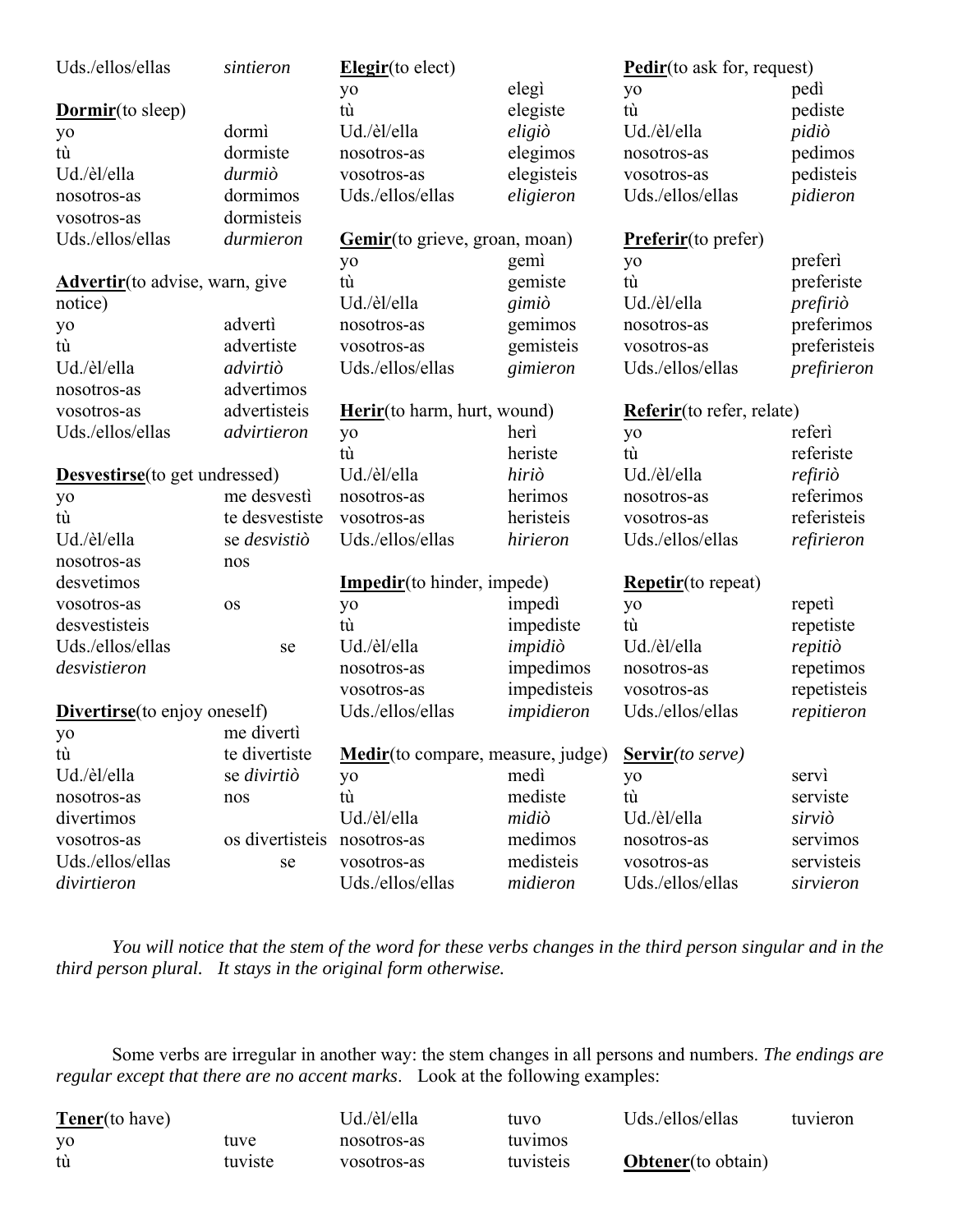| yo                       | obtuve      | <b>Contener</b> (to contain, hold)      |               | Sostener (tu sustain, support, |              |
|--------------------------|-------------|-----------------------------------------|---------------|--------------------------------|--------------|
| tù                       | obtuviste   | yo                                      | contuve       | uphold)                        |              |
| Ud./èl/ella              | obtuvo      | tù                                      | contuviste    | yo                             | sostuve      |
| nosotros-as              | obtuvimos   | Ud./èl/ella                             | contuvo       | tù                             | sostuviste   |
| vosotros-as              | obtuvisteis | nosotros-as                             | contuvimos    | Ud./èl/ella                    | sostuvo      |
| Uds./ellos/ellas         | obtuvieron  | vosotros-as                             | contuvisteis  | nosotros-as                    | sostuvimos   |
|                          |             | Uds./ellos/ellas                        | contuvieron   | vosotros-as                    | sostuvisteis |
| Detener (to detain, stop |             |                                         |               | Uds./ellos/ellas               | sostuvieron  |
| someone/thing)           |             | <b>Atenerse</b> (to rely on, depend on) |               |                                |              |
| yo                       | detuve      | yo                                      | me atuve      | <b>Andar</b> (to walk)         |              |
| tù                       | detuviste   | tù                                      | te atuviste   | yo                             | anduve       |
| Ud./èl/ella              | detuvo      | Ud./èl/ella                             | se atuvo      | tù                             | anduviste    |
| nosotros-as              | detuvimos   | nosotros-as                             | nos atuvimos  | Ud./èl/ella                    | anduvo       |
| vosotros-as              | detuvisteis | vosotros-as                             | os atuvisteis | nosotros-as                    | anduvimos    |
| Uds./ellos/ellas         | detuvieron  | Uds./ellos/ellas                        | se atuvieron  | vosotros-as                    | anduvisteis  |
|                          |             |                                         |               | Uds./ellos/ellas               | anduvieron   |
|                          |             | <b>Mantener</b> (to maintain, support,  |               |                                |              |
|                          |             | provide for)                            |               | $Estar($ to be)                |              |
|                          |             | yo                                      | mantuve       | yo                             | estuve       |
|                          |             | tù                                      | mantuviste    | tù                             | estuviste    |
|                          |             | Ud./èl/ella                             | mantuvo       | Ud./èl/ella                    | estuvo       |
|                          |             | nosotros-as                             | mantuvimos    | nosotros-as                    | estuvimos    |
|                          |             | vosotros-as                             | mantuvisteis  | vosotros-as                    | estuvisteis  |
|                          |             | Uds./ellos/ellas                        | mantuvieron   | Uds./ellos/ellas               | estuvieron   |

Many but not all infinitives that end in "uir" change the "i" to "y" in the third person singular and plural. The first and third person singular have an accent mark. *Leer* and *oir* also do this. Look at the following examples:

| Leer(to read)    |                                       | nosotros-as                | construimos    | Constituir (to constitute, make up) |                |
|------------------|---------------------------------------|----------------------------|----------------|-------------------------------------|----------------|
| yo               | leì                                   | vosotros-as                | construisteis  | yo                                  | constitui      |
| tù               | leiste                                | Uds./ellos/ellas           | construyeron   | tù                                  | constituiste   |
| Ud./èl/ella      | leyò                                  |                            |                | Ud./èl/ella                         | constituyò     |
| nosotros-as      | leimos                                | Contribuir (to contribute) |                | nosotros-as                         | constituimos   |
| vosotros-as      | leisteis                              | yo                         | contribui      | vosotros-as                         | constituisteis |
| Uds./ellos/ellas | leyeron                               | tù                         | contribuiste   | Uds./ellos/ellas                    | constituyeron  |
|                  |                                       | Ud./èl/ella                | contribuyò     |                                     |                |
| $Oir($ to hear)  |                                       | nosotros-as                | contribuimos   | <b>Destruir</b> (to destroy)        |                |
| yo               | $\overrightarrow{0}$                  | vosotros-as                | contribuisteis | <b>VO</b>                           | destrui        |
| tù               | oiste                                 | Uds./ellos/ellas           |                | tù                                  | destruiste     |
| Ud./èl/ella      | oyò                                   | contribuyeron              |                | Ud./èl/ella                         | destruyo       |
| nosotros-as      | <b>o</b> <sub>1</sub> mo <sub>s</sub> |                            |                | nosotros-as                         | destruimos     |
| vosotros-as      | oisteis                               |                            |                | vosotros-as                         | destruisteis   |
| Uds./ellos/ellas | overon                                |                            |                | Uds./ellos/ellas                    | destruyeron    |

| Construir(to build, construct) |             |  |  |  |  |
|--------------------------------|-------------|--|--|--|--|
| yo                             | construi    |  |  |  |  |
| tù                             | construiste |  |  |  |  |
| Ud./èl/ella                    | construyò   |  |  |  |  |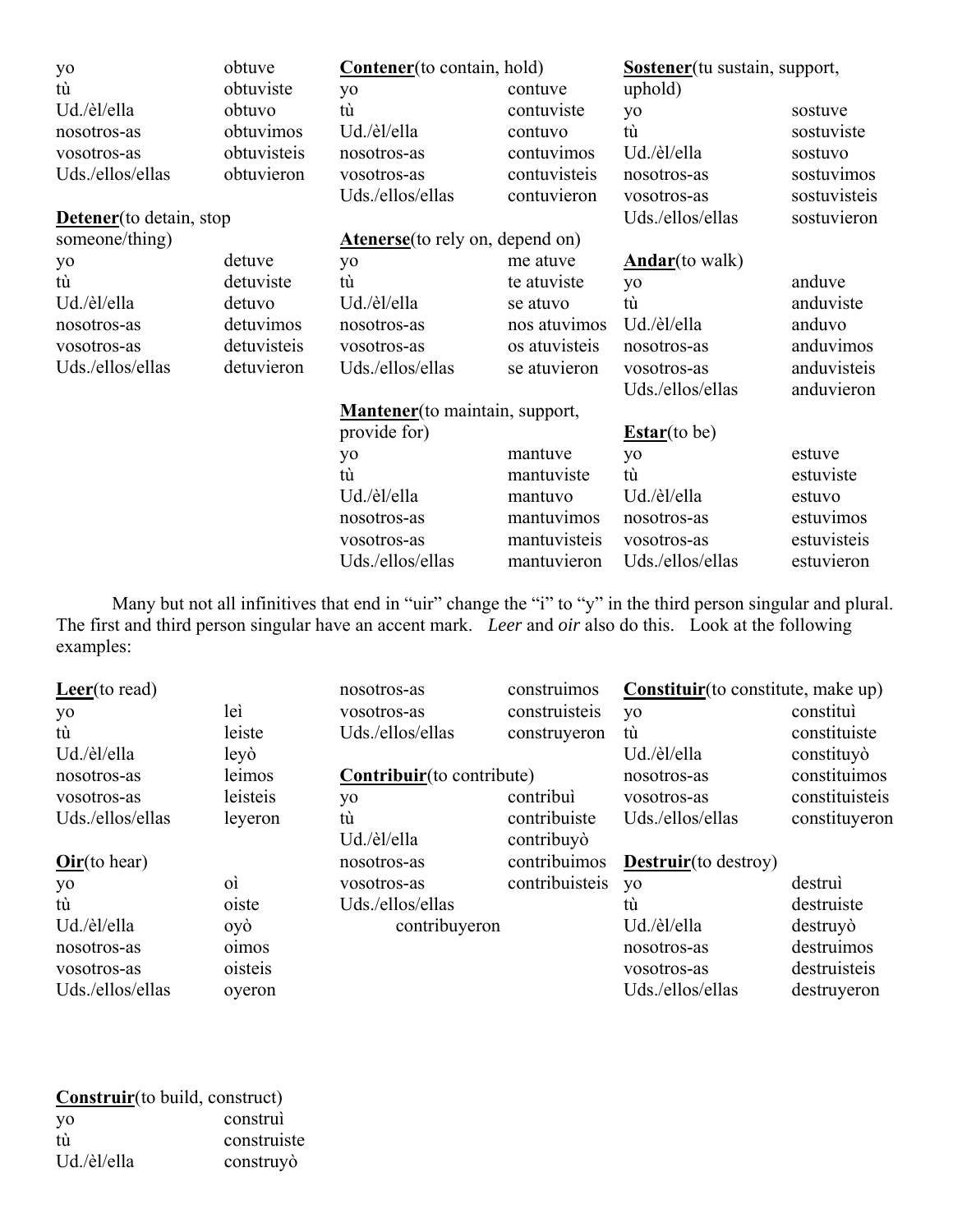| <b>Influir</b> (to influence) |             | <b>Incluir</b> (to include, enclose) |             | Crec(to believe) |           |
|-------------------------------|-------------|--------------------------------------|-------------|------------------|-----------|
| yo                            | influì      | VО                                   | inclui      | VO.              | crei      |
| tù                            | influiste   | tù                                   | incluiste   | tù               | creiste   |
| Ud./èl/ella                   | influyo     | Ud./èl/ella                          | incluyò     | Ud./èl/ella      | creyò     |
| nosotros-as                   | influimos   | nosotros-as                          | incluimos   | nosotros-as      | creimos   |
| vosotros-as                   | influisteis | vosotros-as                          | incluisteis | vosotros-as      | creisteis |
| Uds./ellos/ellas              | influyeron  | Uds./ellos/ellas                     | incluyeron  | Uds./ellos/ellas | creyeron  |

Some irregular verbs use a "j" in the preterite form. There are no accent marks.

| $\mathbf{\underline{Decir}}$ (to say, tell) |               | Traducir(to translate)                    |              | <b>Traer</b> (to bring)              |               |
|---------------------------------------------|---------------|-------------------------------------------|--------------|--------------------------------------|---------------|
| yo                                          | dije          | yo                                        | traduje      | yo                                   | traje         |
| tù                                          | dijiste       | tù                                        | tradujiste   | tù                                   | trajiste      |
| Ud./èl/ella                                 | dijo          | Ud./èl/ella                               | tradujo      | Ud./èl/ella                          | trajo         |
| nosotros-as                                 | dijimos       | nosotros-as                               | tradujimos   | nosotros-as                          | trajimos      |
| vosotros-as                                 | dijisteis     | vosotros-as                               | tradujisteis | vosotros-as                          | trajisteis    |
| Uds./ellos/ellas                            | dijeron       | Uds./ellos/ellas                          | tradujeron   | Uds./ellos/ellas                     | trajeron      |
| Contradecir(to contradict)                  |               | <b>Conducir</b> (to lead, conduct, drive) |              |                                      |               |
|                                             |               |                                           |              | <b>Distraer</b> (to distract, amuse) |               |
| yo                                          | condije       | yo                                        | conduje      | yo                                   | distraje      |
| tù                                          | contradijiste | tù                                        | condujiste   | tù                                   | distrajiste   |
| Ud./èl/ella                                 | contradijo    | Ud./èl/ella                               | condujo      | Ud./èl/ella                          | distrajo      |
| nosotros-as                                 | contradijimos | nosotros-as                               | condujimos   | nosotros-as                          | distrajimos   |
| vosotros-as                                 |               | vosotros-as                               | condujisteis | vysotros-as                          | distrajisteis |
| contradijisteis                             |               | Uds./ellos/ellas                          | condujeron   | Uds./ellos/ellas                     | distrajeron   |

 Some very commonly used verbs are irregular in yet other ways. *Querer, hacer,* and *venir* have an "i" in the stem. There are no accent marks. Note the spelling irregularity in "hacer".

| <b>Querer</b> (to wish, want) |            | Hacer(to do, make) |           | <b>Venir</b> (to come) |                   |
|-------------------------------|------------|--------------------|-----------|------------------------|-------------------|
| yo                            | quise      | VO.                | hice      | yo                     | vine              |
| tù                            | quisiste   | tú                 | hiciste   | tù                     | viniste           |
| Ud./èl/ella                   | quiso      | Ud./èl/ella        | hizo      | Ud./èl/ella            | v <sub>1</sub> no |
| nosotros-as                   | quisimos   | nosotros-as        | hicimos   | nosotros-as            | vinimos           |
| vosotros-as                   | quisisteis | vosotros-as        | hicisteis | vosotros-as            | vinisteis         |
| Uds./ellos/ellas              | quisieron  | Uds./ellos/ellas   | hicieron  | Uds./ellos/ellas       | vinieron          |

*Caber, saber, poner,* and *poder* have a "u" in the stem. There are no accent marks.

| $Caber(to fit into, be contained)$ |           | <b>Saber</b> (to know) |           | <b>Poner</b> (to put, place) |           |
|------------------------------------|-----------|------------------------|-----------|------------------------------|-----------|
| yo                                 | cupe      | VO.                    | supe      | VО                           | puse      |
| tù                                 | cupiste   | tú                     | supiste   | tù                           | pusiste   |
| Ud./èl/ella                        | cupo      | Ud./èl/ella            | supo      | Ud./èl/ella                  | puso      |
| nosotros-as                        | cupimos   | nosotros-as            | supimos   | nosotros-as                  | pusimos   |
| vosotros-as                        | cupisteis | vosotros-as            | supisteis | vosotros-as                  | pusisteis |
| Uds./ellos/ellas                   | cupieron  | Uds./ellos/ellas       | supieron  | Uds./ellos/ellas             | pusieron  |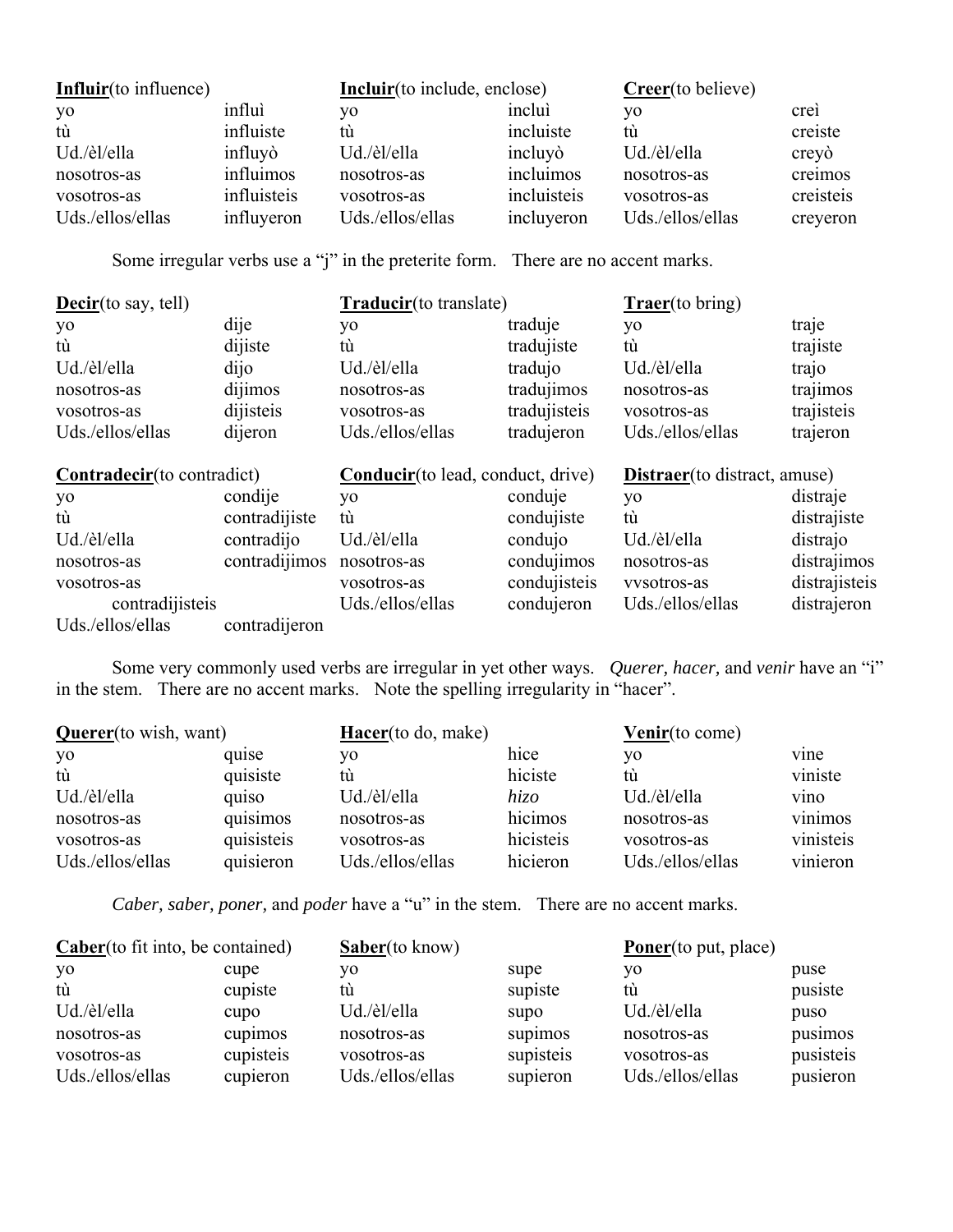| <b>Poder</b> (to be able, can) |           | <b>Disponer</b> (to arrange, put in order) |              | <b>Anteponer</b> (to put in front, prefer) |               |
|--------------------------------|-----------|--------------------------------------------|--------------|--------------------------------------------|---------------|
| yo                             | pude      | VО                                         | dispuse      | VO.                                        | antepuse      |
| tù                             | pudiste   | tú                                         | dispusiste   | tù                                         | antepusiste   |
| Ud./èl/ella                    | pudo      | Ud./èl/ella                                | dispuso      | Ud./èl/ella                                | antepuso      |
| nosotros-as                    | pudimos   | nosotros-as                                | dispusimos   | nosotros-as                                | antepusimos   |
| vosotros-as                    | pudisteis | vosotros-as                                | dispusisteis | vosotros-as                                | antepusisteis |
| Uds./ellos/ellas               | pudieron  | Uds./ellos/ellas                           | dispusieron  | Uds./ellos/ellas                           | antepusieron  |

The verbs "ir" and "ser" have the same form; meaning is inferred from context.

| $Irr$ (to go)    |          | I <sub>rse</sub> (to leave, go out) |             | $Ser($ to be)    |          |
|------------------|----------|-------------------------------------|-------------|------------------|----------|
| yo               | fui      | VО                                  | me fui      | yo               | fui      |
| tù               | fuiste   | tù                                  | te fuiste   | tù               | fuiste   |
| Ud./èl/ella      | fue      | Ud./èl/ella                         | se fue      | Ud./èl/ella      | fue      |
| nosotros-as      | fuimos   | nosotros-as                         | nos fuimos  | nosotros-as      | fuimos   |
| vosotros-as      | fuisteis | vosotros-as                         | os fuisteis | vosotros-as      | fuisteis |
| Uds./ellos/ellas | fueron   | Uds./ellos/ellas                    | se fueron   | Uds./ellos/ellas | fueron   |

 Sentences with the verb in the preterite often use various phrases and words that fix the past event at a definite time in the past. These include:

| ayer                             | yesterday                | hace dos/tres/etc. dias/años                                                                 | two/three/etc.days/years ago |
|----------------------------------|--------------------------|----------------------------------------------------------------------------------------------|------------------------------|
| anteayer                         | the day before yesterday | la semana pasada                                                                             | last week                    |
| <i>anoche</i> last night         |                          | el año/mes pasado                                                                            | last year/month              |
| <i>el otro dia</i> the other day |                          |                                                                                              |                              |
|                                  |                          | <i>durante tres/cuatro/etc. meses/años/siglos</i> for three/four/etc. months/years/centuries |                              |

 Remember that the preterite tense indicates an action that was begun and completed in the past, whether the action was of short or long duration. This is important to keep in mind when you learn about the other past tense, the imperfect. It indicates an action that began in the past and may still be going on, or a repetitive, customary, or habitual action in the past. You will learn more about that in the next lesson packet. The imperfect, by the way, is much easier to learn than the preterite! There are only three irregular verbs in the imperfect!

 $\_$  , and the contribution of the contribution of the contribution of the contribution of the contribution of  $\mathcal{L}_\text{max}$ 

## **LESSON SIX: PRETERITE VERB TENSE PRACTICE**

*Directions: Translate the following sentences into English:*

- 01. Me fui de la casa y anduve por el parque verde y frondoso.
- 02. Ayer tratè de rastrillar el jardìn, pero hizo demasiado calor.
- 03. La semana pasada construye una pared de madera alrededor del patio.
- 04. Quise poner mis trajes en el armorio, pero no pude hacerlo por falta de espacio.
- 05. Anoche no supe la direcciòn a la casa de mi amigo.

06. Anteayer el programa no me distrajo.

07. No comprè nada en el almacèn.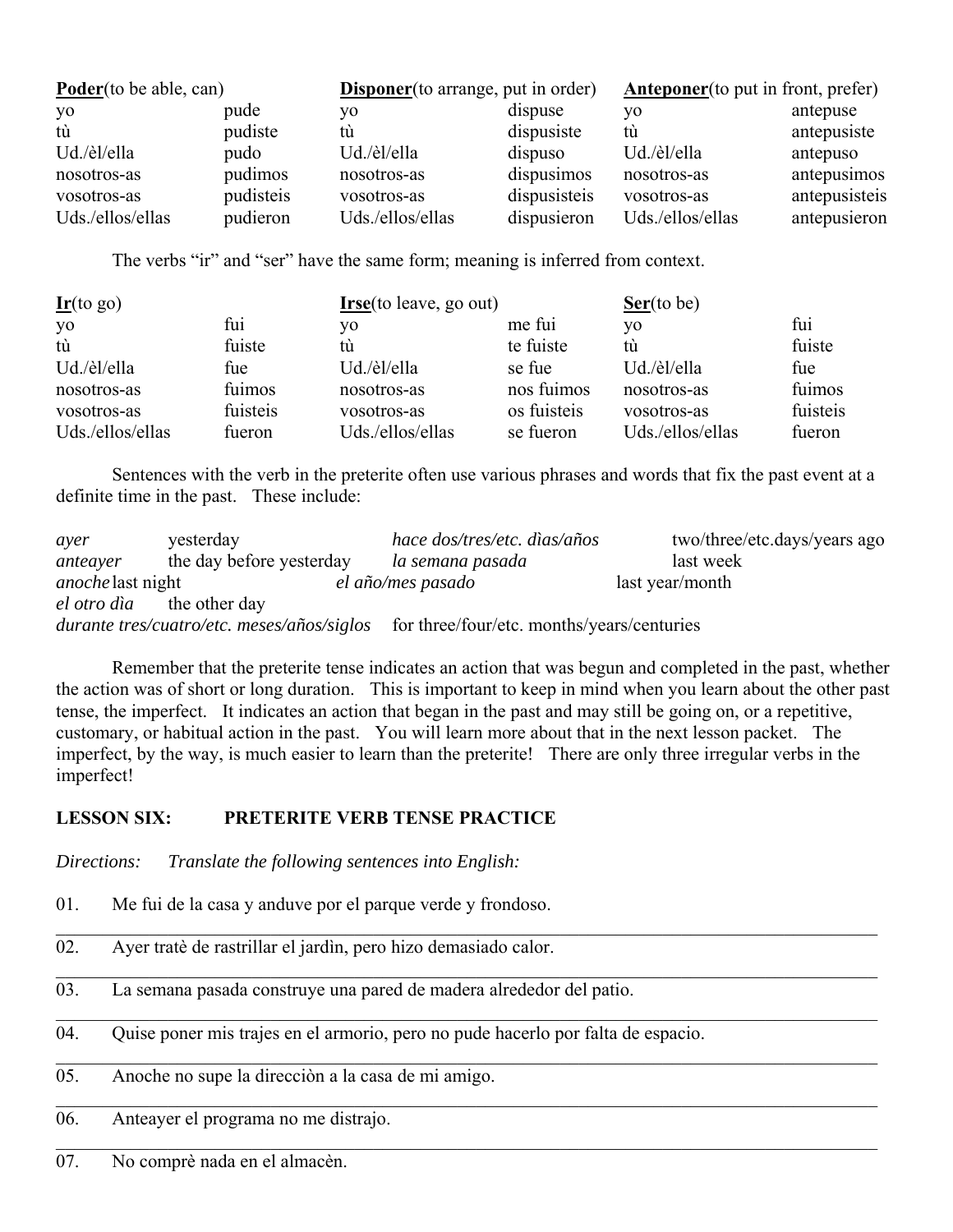| 08. | ¿Què dijiste?                                                        |
|-----|----------------------------------------------------------------------|
| 09. | Ayer me bañe muy de la mañana.                                       |
| 10. | Leì la revista esta madrugada.                                       |
| 11. | Ella soño de muchos perros negros y gatos blancos.                   |
| 12. | Dormì hasta las seis de la mañana.                                   |
| 13. | Abracè mi hijo cuando le vì en el aeropuerto.                        |
| 14. | El hombre pobre les pidiò dinero de las señoras.                     |
| 15. | Ellas no se lo dieron a èl. (In reference to $#14$ )                 |
| 16. | Antepuse el carro rojo al otro anaranjado.                           |
| 17. | Èl buscò sus llaves antes de salir de la casa.                       |
| 18. | Contribuì a la iglesia el domingo pasado.                            |
| 19. | ¿Entendiste la lecciòn?                                              |
| 20. | Ellas arreglaron todos los muebles.                                  |
| 21. | Para mi almuerzo, comì el jamòn con zanahorìas, manzanas, y tomates. |
| 22. | No tuve ningùn interès en la lecciòn, y bostecè mucho.               |
| 23. | Anoche no me acostè hasta las once.                                  |
| 24. | Ellos se fueron de la escuela a las tres de la tarde.                |
| 25. | Escribì muchas lecciònes para mis estudiantes.                       |
| 26. | ¿Hiciste bien tu trabajo?                                            |
| 27. | Ellos no leyeron el libro.                                           |
| 28. | $i$ Por què no me escuchiste?                                        |
| 29. | Esta mañana tuve que abrir la puerta de mi salòn de clase.           |
| 30. | La recàmara està sucia. ¿Por què no la limpiò la criada?             |
| 31. | El techo goteò por que de la lluvia.                                 |
| 32. | La muchacha empezò a llorar.                                         |

 $\overline{33.}$ Ella no se levantò hasta mediodìa.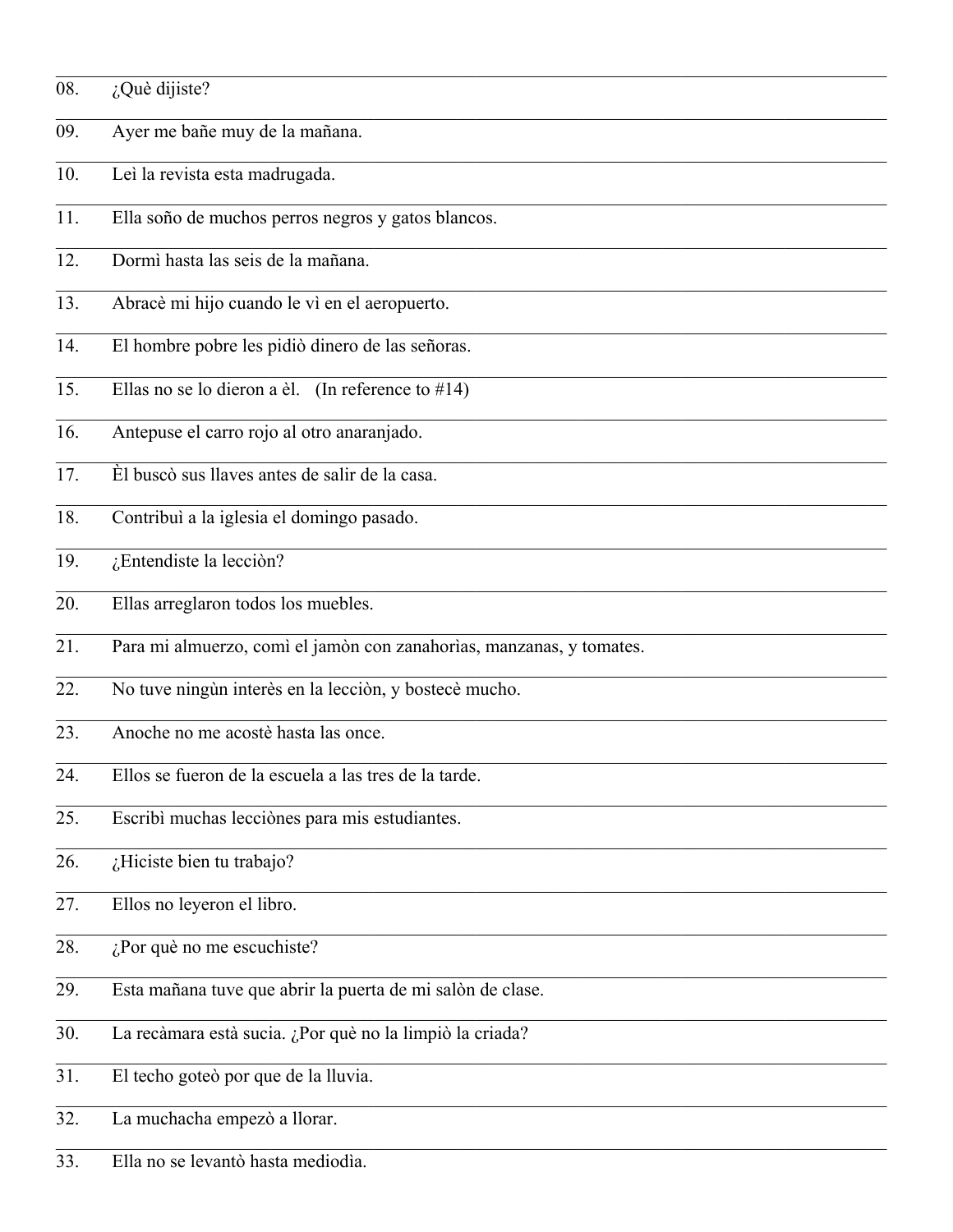- 34. El manajero rompiò sus lentes(anteojos) cuando se cayò por la escalera.
- 35. Mis hermanos rastrillaron y escardaron el jardìn antes de nadar en la piscina.
- 36. El negociante nos mostrò unas sàbanas blancas y suaves.
- 37. Los bomberos limpiaron sus camiònes antes de tomar el almuerzo.
- 38. ¿A dònde fueron las enfermeras despuès de salir del hospital?
- 39. Me cepillè los dientes y me puse las pijamas azules.
- 40. Me levantè cuando sonò el despertador en la mesa al lado de mi cama.
- 41. Mis primos cantaron muy bien las canciònes y tocaron las guitarras tambièn.
- 42. Ella se cortò las uñas, se peinò el pelo, y se vistiò.
- 43. El mèdico gordo y la enfermera delgada trabajaron ayer por la tarde.
- 44. ¿Echaste la pelota que rompiò la ventana?
- 45. El bolìgrafo se cayò del pupitre al piso.
- 46. ¿De dònde vinieron Uds.?
- 47. Mis abuelos se aparecieron al mercado.
- 48. ?Para quiènes escribieron Uds. la canciòn?
- 49. No valiò la pena completir la construcciòn de la acerca.
- 50. Ella llamò a todo el mundo con su celular.

## **LESSON SIX: COMMANDS/IMPERATIVES**

*Directions: Write the following in Spanish, using the formal command form in the plural when there is an asterisk and in the singular when there is a crosshatch:*

 $\mathcal{L}_\mathcal{L} = \mathcal{L}_\mathcal{L} = \mathcal{L}_\mathcal{L} = \mathcal{L}_\mathcal{L} = \mathcal{L}_\mathcal{L} = \mathcal{L}_\mathcal{L} = \mathcal{L}_\mathcal{L} = \mathcal{L}_\mathcal{L} = \mathcal{L}_\mathcal{L} = \mathcal{L}_\mathcal{L} = \mathcal{L}_\mathcal{L} = \mathcal{L}_\mathcal{L} = \mathcal{L}_\mathcal{L} = \mathcal{L}_\mathcal{L} = \mathcal{L}_\mathcal{L} = \mathcal{L}_\mathcal{L} = \mathcal{L}_\mathcal{L}$ 

 $\mathcal{L}_\mathcal{L} = \mathcal{L}_\mathcal{L} = \mathcal{L}_\mathcal{L} = \mathcal{L}_\mathcal{L} = \mathcal{L}_\mathcal{L} = \mathcal{L}_\mathcal{L} = \mathcal{L}_\mathcal{L} = \mathcal{L}_\mathcal{L} = \mathcal{L}_\mathcal{L} = \mathcal{L}_\mathcal{L} = \mathcal{L}_\mathcal{L} = \mathcal{L}_\mathcal{L} = \mathcal{L}_\mathcal{L} = \mathcal{L}_\mathcal{L} = \mathcal{L}_\mathcal{L} = \mathcal{L}_\mathcal{L} = \mathcal{L}_\mathcal{L}$ 

- 01. Bring me the red book and the white notebook.\*
- 02. Bring them to me.\* (In reference to  $\#01$  above)
- 03. Girls, go to the cafeteria after your first class.\*
- 04. Let's go now!
- 05. Read the book to the boys.#
- 06. Don't read it to them.# (In reference to #05 above)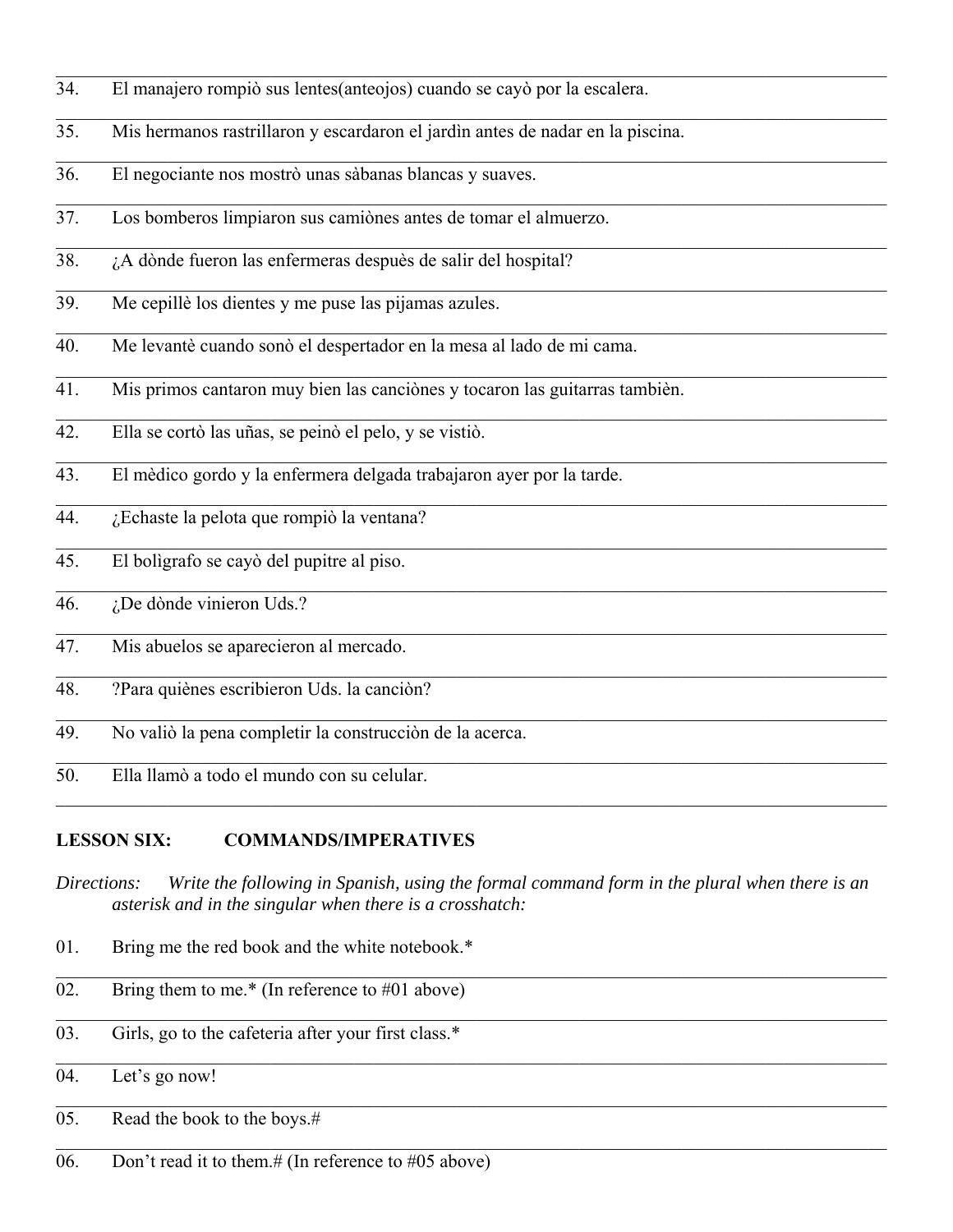- 07. Cook the girls some bacon.\*
- Cook it for them.\* (In reference to #07 above) 08.
- 09. Throw the teacher this ball.#
- 10. Don't throw it to her.# (In reference to #09 above)
- $\overline{11}$ Pay the bill and leave the department store.#
- $12.$ Translate those stories for me.#
- Translate them for me.# (In reference to #12 above)  $13.$
- Cut the lawn and then put the lawnmower in the storage building. $#$  $14.$
- Fertilize and water the onions.\*  $15.$
- $\overline{16}$ . Fertilize and water them.\* (In reference to  $\#15$  above)
- Buy a wrench, a hammer, a saw, and a stapler and bring them here to me.\*  $17.$
- Do it immediately!# 18.
- 19. Tell me what time it is! $#$
- 20. Send grandfather the letter.\*

#### **LESSON SIX: COMMANDS/IMPERATIVES**

Write the following in Spanish, using the informal command form: Directions:

01. Leave the room now.

| 02.      | Sell Martha the cow.                                 |
|----------|------------------------------------------------------|
| 03.      | Sell it to her. (In reference to $\#02$ above)       |
| 04.      | Don't sing the teacher the song.                     |
| 05.      | Don't sing it to him. (In reference to $#04$ above)  |
| 06.      | Don't drink the water in that city!                  |
| 07.      | Don't drink it there. (In reference to $\#06$ above) |
| $\Omega$ | $\sim$ 11 T 1 1 1                                    |

- 08. Sell John and me the oven.
- 09. Sell it to us. (In reference to  $\#08$  above)